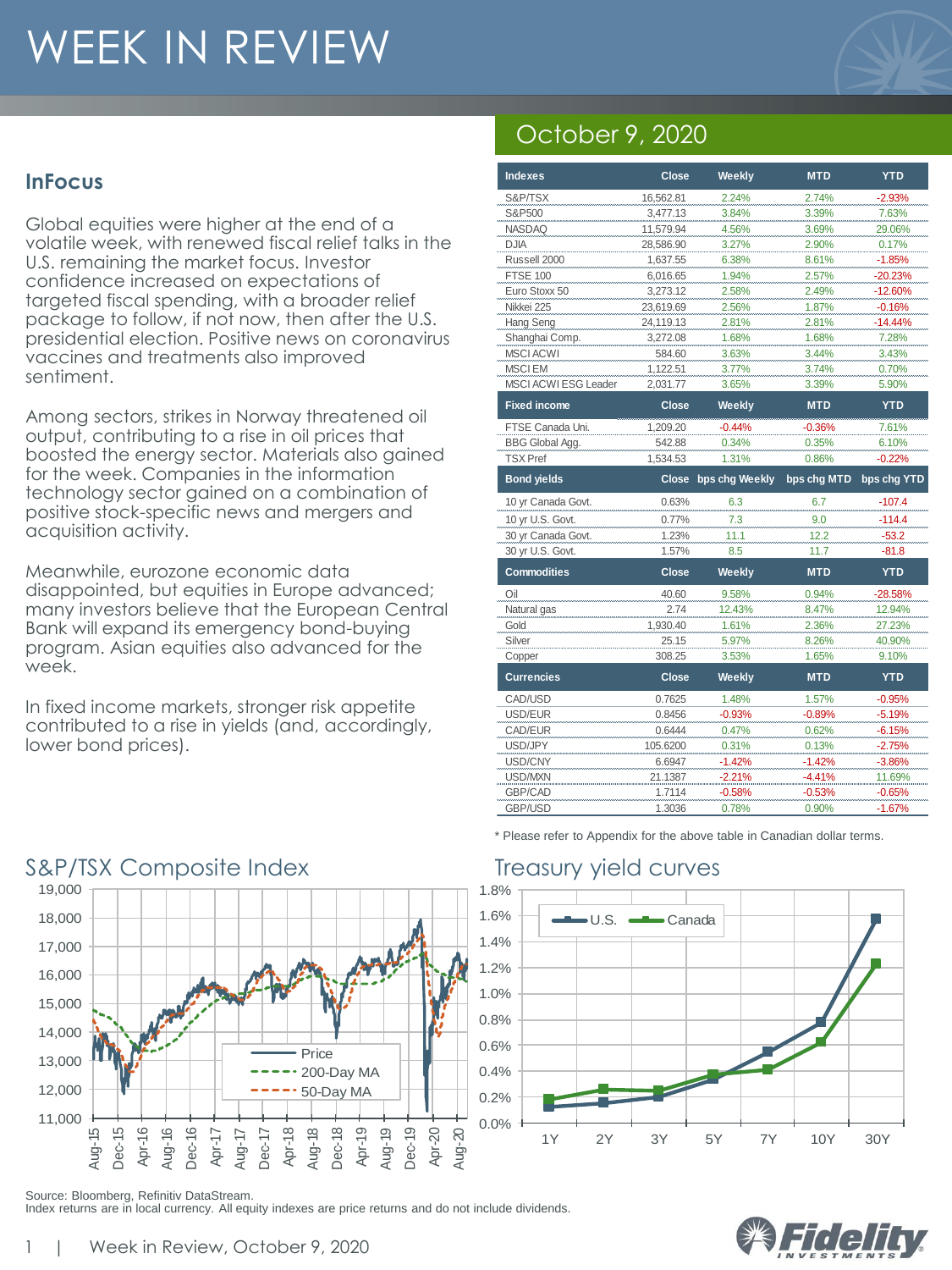| <b>Economic indicators</b>     | Period           | Survey       | <b>Actual</b>   | <b>Prior period</b> |
|--------------------------------|------------------|--------------|-----------------|---------------------|
| Canada unemployment rate       | Sep              | 9.9%         | 9.0%            | 10.2%               |
| Canada housing starts          | Sep              | 242.5k       | 209.0k          | 262.4k              |
| U.S. initial jobless claims    | Oct3             | 820k         | 840k            | 849k                |
| U.S. MBA mortgage applications | Oct <sub>2</sub> |              | 4.6%            | $-4.8\%$            |
| U.S. trade balance             | Aug              | $-$ \$66.2bn | $-$ \$67.1 $bn$ | $-$ \$63.4bn        |
| Markit Eurozone Composite PMI  | Sep              | 50.1         | 50.4            | 50.1                |
| Caixin China PMI Composite     | Oct 10           |              | 54.5            | 55.1                |

#### **Canada**

Canadian equities advanced for the week. Health care was the best-performing sector, with some marijuana-related stocks surging. Consumer discretionary stocks advanced after reports from selected Canadian banks showed an increase in credit and debit card spending ahead of the Thanksgiving holiday. Meanwhile, the energy sector benefited from a rise in oil prices, while gains in gold prices supported the materials sector.

In economic news, fears of new COVID-19 restrictions dampened the positive news that the Canadian economy had added 378,200 jobs in September. Canadian housing starts fell short of some expectations, but were strong compared to the averages in 2019. The Canadian dollar also strengthened against the U.S. dollar over the week.

#### **U.S.**

U.S. equities started the week on an upbeat note on rising expectations of a federal economic relief package, and on signs of a recovery in economic growth. However, equities declined sharply on Tuesday, after President Trump called off efforts to reach agreement on a fiscal stimulus package. Equities bounced back on the following day, after the U.S. president called for targeted fiscal spending, which could include support for small businesses and airlines, as well as enhancements to direct unemployment payments.

Among sectors, energy and materials advanced against the backdrop of expectations of a broad-based economic recovery. Oil prices increased, partly in response to fears of falling production in Norway, while an increase in gold prices was among the factors supporting gains in the materials sector. Notably, the Russell 2000 Index, an index focused on smaller companies, surged over the week.

Among stocks in the news, IBM announced plans to spin off its services and infrastructure businesses to focus on cloud computing and artificial intelligence, a move that found favour among many investors. Technology companies also rallied strongly over the week. Chipmaker Xilinx surged on acquisition talks, while software company Microsoft, consumer technology conglomerate Apple and specialist software company Salesforce also advanced on a better outlook.

In U.S. economic data, at a higher-thanexpected 57.8, the ISM services index reaccelerated from the 56.9 reading in August, moving toward July's post-lockdown high of 58.1. New orders surged by five points to a robust 61.5, although backlog orders were flat, at 50.1, compared with August's very strong 56.6.

#### **Rest of the world**

European and Asian equity markets ended higher for the week. While there were some positive data from Germany, the European economic recovery continued to show signs of losing momentum as coronavirus infections increased and containment measures tightened.

On the central bank front, the latest insights from the European Central Bank and the Bank of England underpinned expectations that more monetary stimulus may be likely by year-end. In addition, while there was no Brexit breakthrough this week, noises from the negotiating teams suggest both sides want a deal, despite the U.K.'s threat to walk away from talks if the outline of an agreement is not in place by October 15.

In Asia, Markit's China PMI survey business activity index for the services sector increased from 54.0 in August to 54.8 in September.

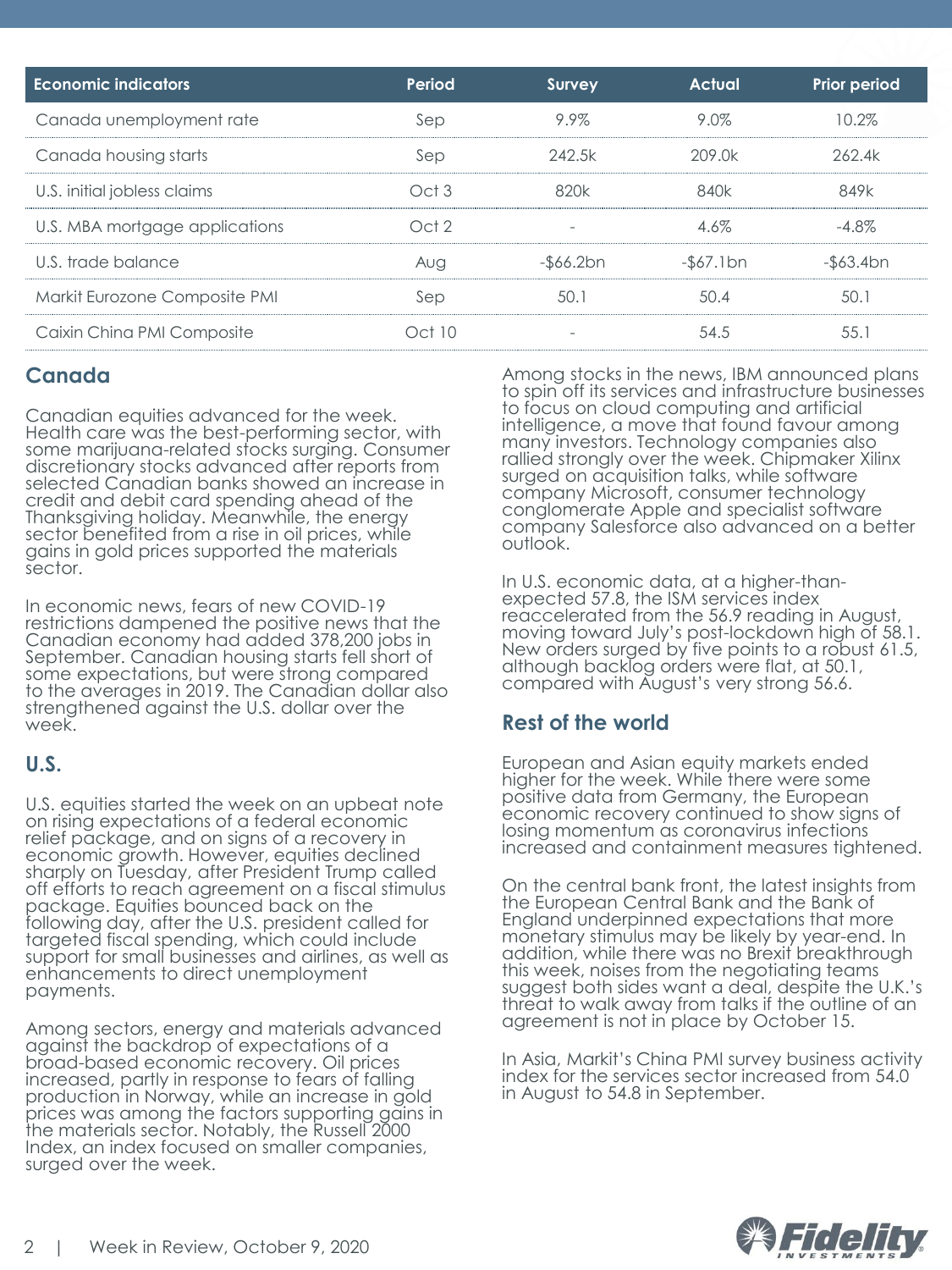### **Looking ahead**

| <b>Economic indicators</b>            | Period         | <b>Survey</b>            | Prior period |
|---------------------------------------|----------------|--------------------------|--------------|
| Canada manufacturing sales (%)        | Aug            | $-1.4\%$                 | 7.0%         |
| Canada existing home sales            | Sep            | $\overline{\phantom{a}}$ | $6.2\%$      |
| U.S. initial jobless claims           | Oct10          | 82.5k                    | 840k         |
| U.S. University of Michigan sentiment | C <sup>†</sup> | 80.5                     | 80.4         |
| U.S. retail sales (month-on-month)    | Sep            | 0.8%                     | 0.6%         |
| U.S. industrial production            | Sep            | በ 6%                     | 0.4%         |

| <b>Central bank meetings</b>         |                 |                              |                     |  |  |
|--------------------------------------|-----------------|------------------------------|---------------------|--|--|
| <b>Central banks</b>                 | <b>Date</b>     | <b>Probability of change</b> | <b>Current rate</b> |  |  |
| <b>Bank of Canada</b>                | $28 - Oct - 20$ | 5.6%                         | 0.25%               |  |  |
| European Central Bank                | $29 - Oct-20$   | $-3.7\%$                     | $0.00\%$            |  |  |
| Bank of Japan                        | $29 - Oct - 20$ | $-7.6\%$                     | $-0.10\%$           |  |  |
| <b>Bank of England</b>               | $5-Nov-20$      | $-2.4\%$                     | 0.10%               |  |  |
| <b>Federal Open Market Committee</b> | $6-Nov-20$      | $-0.6\%$                     | 0.25%               |  |  |

Source: Bloomberg. Probability of change implies the possibility of a central bank hiking interest rates during their upcoming meeting. A negative number in this case means chances of a rate cut rather than a hike.

### **Spotlight**

#### **By 2030, global middle-class consumption could be \$29 trillion more than in 2015**

The chart below shows the outlook for global middle-class consumer growth over the next decade. Only \$1 trillion of the increased consumer spending is expected to come from more spending in advanced economies. In contrast, today's lower middle-income countries, including India, Indonesia and Vietnam, will have middle-class markets that are \$15 trillion bigger. Most of the remaining increase will be in today's upper middle-income countries, such as China and Brazil.



Source: Fidelity International, Brookings, Inner circle data is for the year 2015 and the outer circle is for the year 2030. OECD Development Centre, 2017.

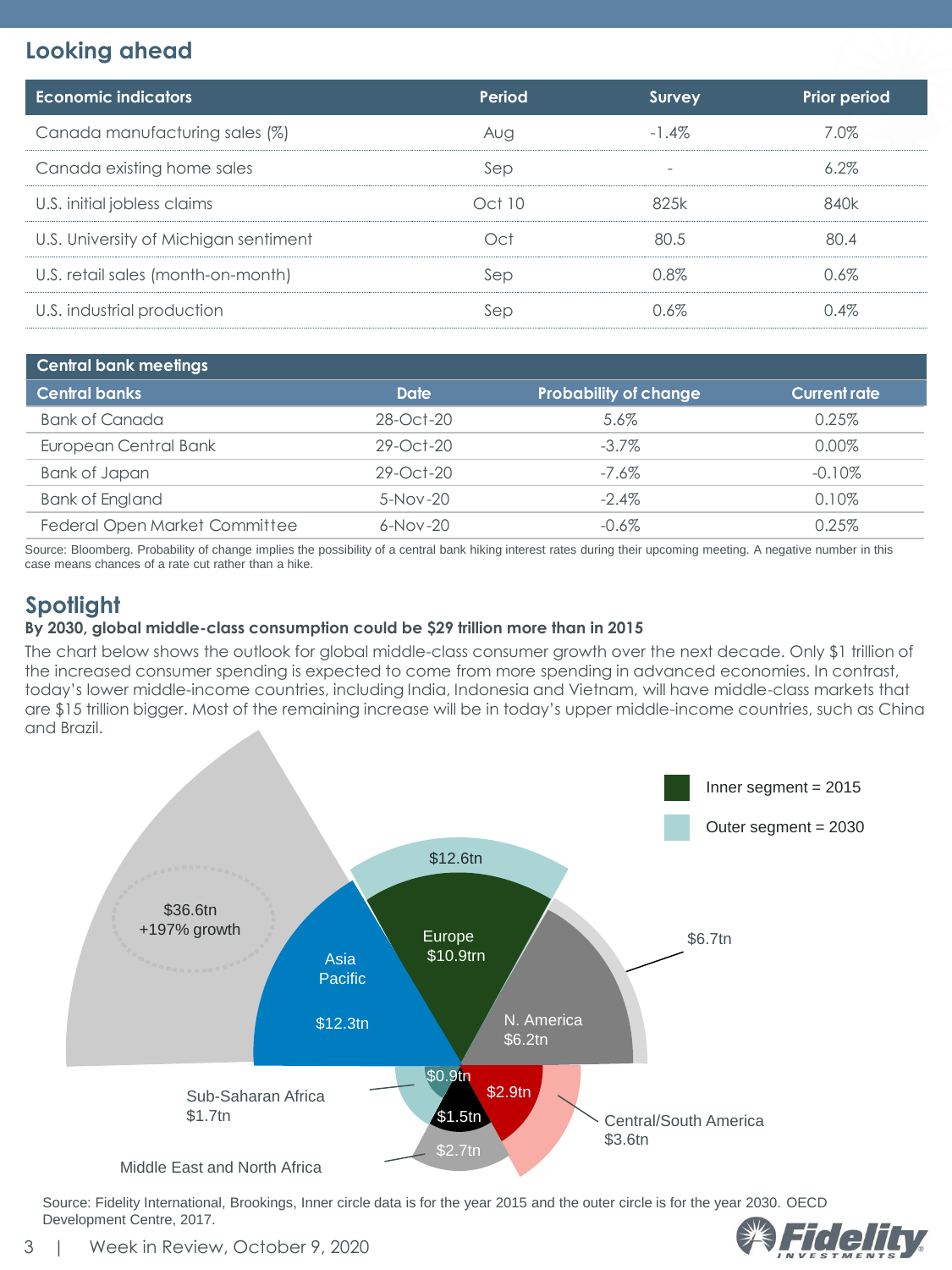## **Appendix**

| Global markets (Returns in Canadian dollar terms) |              |                |             |             |  |
|---------------------------------------------------|--------------|----------------|-------------|-------------|--|
| <b>Indexes</b>                                    | <b>Close</b> | <b>Weekly</b>  | <b>MTD</b>  | <b>YTD</b>  |  |
| S&P/TSX                                           | 16,562.81    | 2.24%          | 2.74%       | $-2.93%$    |  |
| S&P500                                            | 3,477.13     | 2.46%          | 1.97%       | 8.87%       |  |
| <b>NASDAQ</b>                                     | 11,579.94    | 3.17%          | 2.27%       | 30.55%      |  |
| <b>DJIA</b>                                       | 28,586.90    | 1.89%          | 1.48%       | 1.33%       |  |
| Russell 2000                                      | 1,637.55     | 4.97%          | 7.12%       | $-0.72%$    |  |
| <b>FTSE 100</b>                                   | 6,016.65     | 1.28%          | 2.01%       | $-20.79%$   |  |
| Euro Stoxx 50                                     | 3,273.12     | 2.12%          | 1.95%       | $-6.92%$    |  |
| Nikkei 225                                        | 23,619.69    | 0.88%          | 0.31%       | 3.39%       |  |
| Hang Seng                                         | 24,119.13    | 1.40%          | 1.40%       | $-13.01%$   |  |
| Shanghai Comp.                                    | 3,272.08     | 1.72%          | 1.72%       | 12.87%      |  |
| <b>MSCI ACWI</b>                                  | 584.60       | 2.25%          | 2.02%       | 4.62%       |  |
| <b>MSCIEM</b>                                     | 1,122.51     | 2.39%          | 2.32%       | 1.87%       |  |
| <b>MSCI ACWI ESG Leaders</b>                      | 2,031.77     | 2.27%          | 1.97%       | 7.13%       |  |
| <b>Fixed income</b>                               | <b>Close</b> | <b>Weekly</b>  | <b>MTD</b>  | <b>YTD</b>  |  |
| FTSE Canada Uni.                                  | 1,209.20     | $-0.44%$       | $-0.36%$    | 7.61%       |  |
| <b>BBG Global Agg.</b>                            | 542.88       | $-1.12%$       | $-1.20%$    | 7.11%       |  |
| <b>TSX Pref</b>                                   | 1,534.53     | 1.31%          | 0.86%       | $-0.22%$    |  |
|                                                   |              |                |             |             |  |
| <b>Bond yields</b>                                | <b>Close</b> | bps chg Weekly | bps chg MTD | bps chg YTD |  |
| 10 yr Canada Govt.                                | 0.63%        | 6.3            | 6.7         | $-107.4$    |  |
| 10 yr U.S. Govt.                                  | 0.77%        | 7.3            | 9.0         | $-114.4$    |  |
| 30 yr Canada Govt.                                | 1.23%        | 11.1           | 12.2        | $-53.2$     |  |
| 30 yr U.S. Govt.                                  | 1.57%        | 8.5            | 11.7        | $-81.8$     |  |
| <b>Commodities</b>                                | <b>Close</b> | <b>Weekly</b>  | <b>MTD</b>  | <b>YTD</b>  |  |
| Oil                                               | 53.25        | 7.99%          | $-0.62%$    | $-27.90%$   |  |
| Natural gas                                       | 3.59         | 10.79%         | 6.79%       | 14.02%      |  |
| Gold                                              | 2,532.29     | 0.17%          | 0.79%       | 28.47%      |  |
| Silver                                            | 32.99        | 4.43%          | 6.59%       | 42.22%      |  |
| Copper                                            | 404.26       | 2.02%          | 0.08%       | 10.14%      |  |
| <b>Currencies</b>                                 | <b>Close</b> | <b>Weekly</b>  | <b>MTD</b>  | <b>YTD</b>  |  |
| CAD/USD                                           | 0.7625       | 1.48%          | 1.57%       | $-0.95%$    |  |
| USD/EUR                                           | 0.8456       | $-0.93%$       | $-0.89%$    | $-5.19%$    |  |
| CAD/EUR                                           | 0.6444       | 0.47%          | 0.62%       | $-6.15%$    |  |
| USD/JPY                                           | 105.6200     | 0.31%          | 0.13%       | $-2.75%$    |  |
| USD/CNY                                           | 6.6947       | $-1.42%$       | $-1.42%$    | $-3.86%$    |  |
| USD/MXN                                           | 21.1387      | $-2.21%$       | $-4.41%$    | 11.69%      |  |
| GBP/CAD                                           | 1.7114       | $-0.58%$       | $-0.53%$    | $-0.65%$    |  |

Source : Bloomberg, Refinitiv DataStream. All equity indexes returns are price returns and do not include dividends.